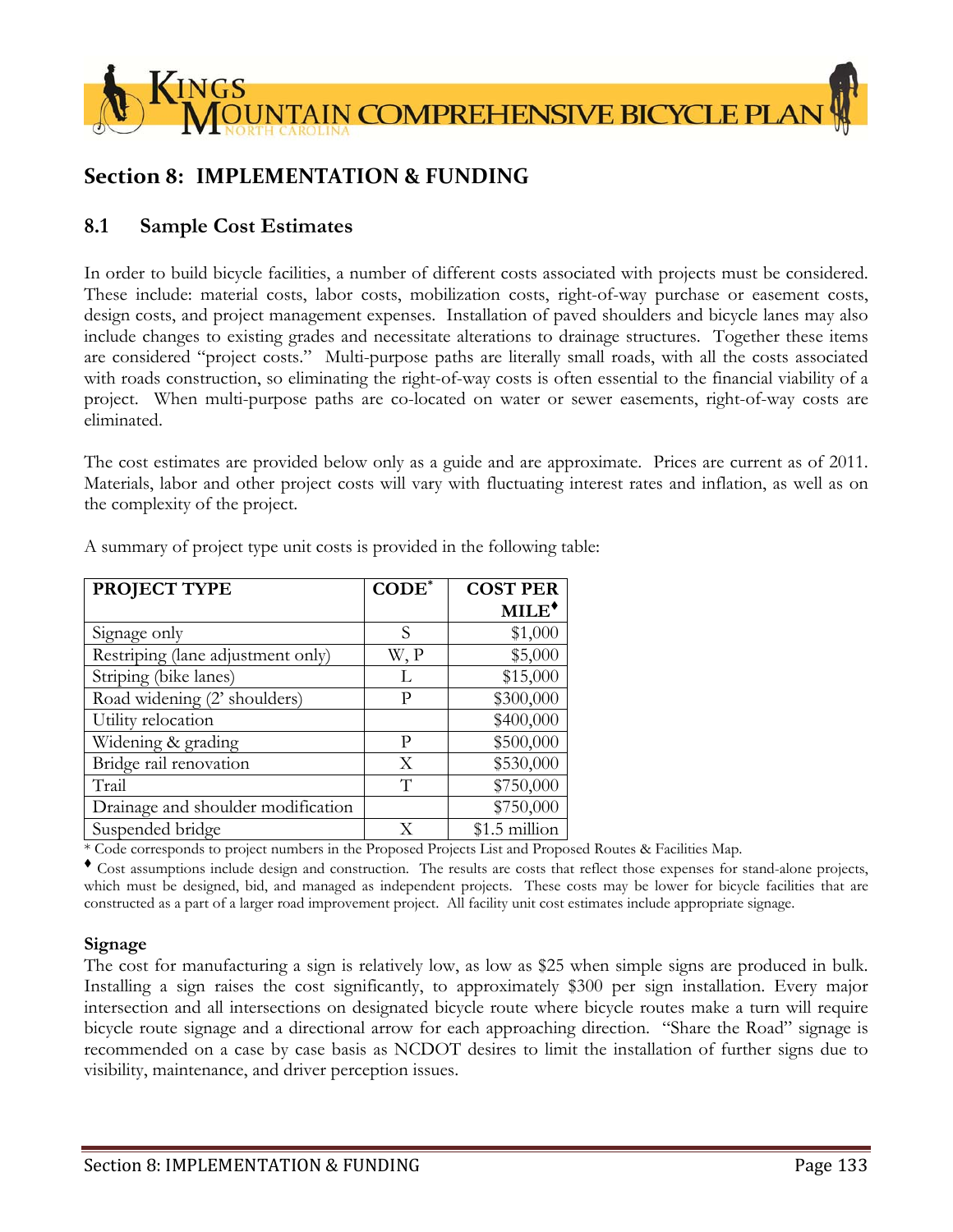

### **Paved Shoulders and Bicycle Lanes**

Adding asphalt to an existing paved road can oftentimes appear as a straightforward endeavor. Paved shoulders and bicycle lanes can be installed as a part of a resurfacing or widening project, or can be completed as a stand-alone project. The information below describes the variables, and costs, that must be considered as a part of any project.

The above costs were calculated from an NCDOT project calculation spreadsheet that included contingency, design, utility relocation, and contingency costs. The results are costs that reflect those expenses for stand-alone projects, which must be designed, bid, and managed as independent projects. These costs may be lower for bicycle facilities that are constructed as a part of a larger road improvement project.

The cost for slope modification is difficult to predict. The cost is minimal on projects where dirt simply has to be moved to create an appropriate slope. The cost increases dramatically when creating an appropriate slope requires right-of-way or easement acquisition, drainage modification, or retaining structures.

The cost to add bicycle lanes to the design and construction of a traditional road widening or construction project is reflected in all of the costs associated with a project, and so their costs can best be estimated as a percent of the project cost. According to NCDOT, the rule of thumb for adding bicycle or pedestrian facilities to a project is five to ten percent. The percentage will be higher on a straightforward two-lane road project, and less on a complex multi-lane project.

#### **Multi-Purpose Paths**

Multi-purpose paths are typically 10-foot wide paved facilities, on 30-foot wide corridors designated for bicycle and pedestrian use only. Such paths can be built on specific easements, dedicated rights-of way, or along utility corridors, such as electricity, water or sewer lines. There must be sufficient room available to accommodate the 30-foot corridor, which includes 10 feet of travel surface, and five-foot shoulders on either side. The cost to build a multi-purpose path includes many of the variables considered when constructing a new road: materials, bridging, drainage, signage, earth moving, and overall design and management.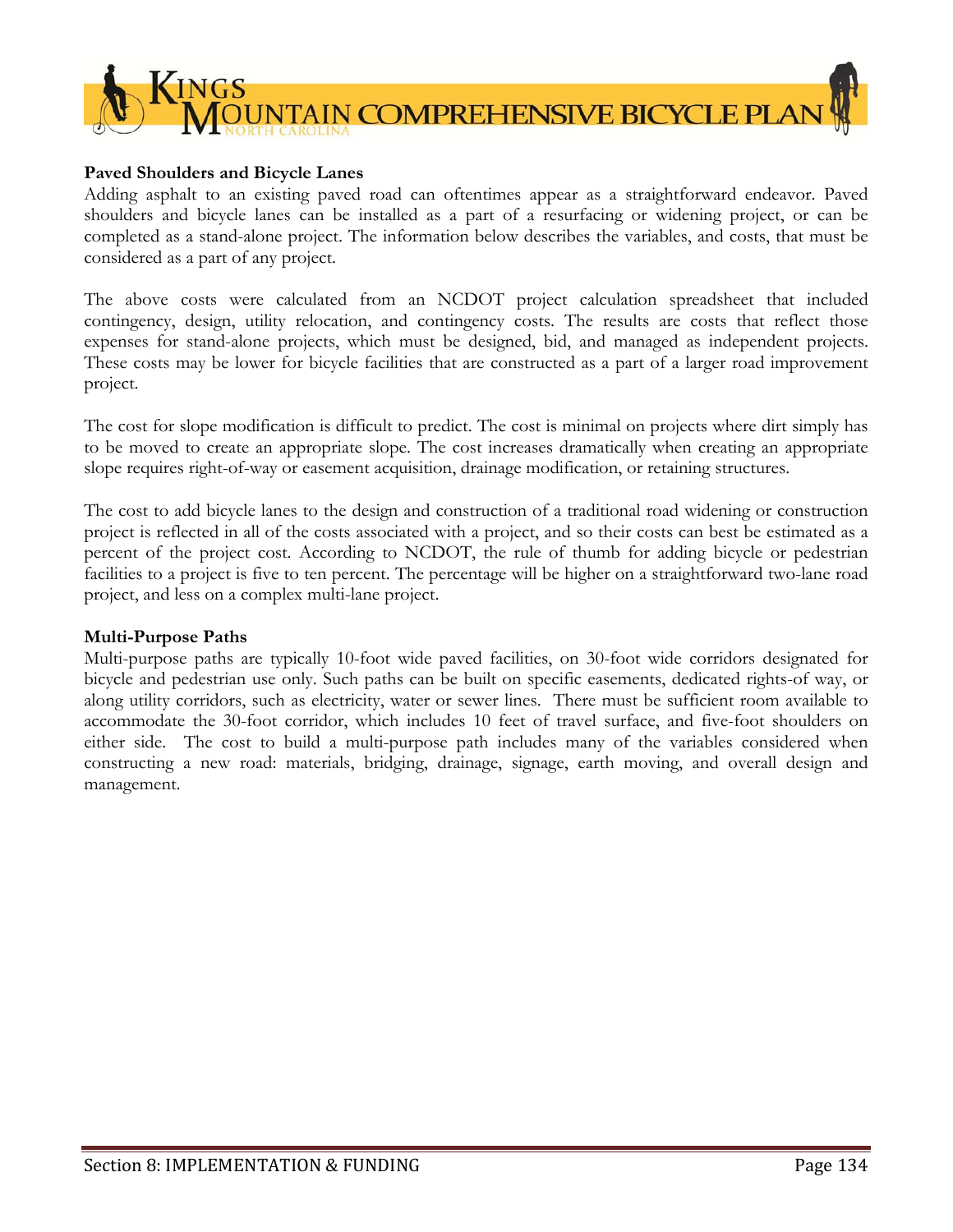

# **8.2 Funding Sources & Strategies**

Many sources are available for funding the planning and construction of bicycle improvements. Using the right source and getting the best return requires strategy. The most successful strategy for the City to develop and improve its bicycle system will involve an appropriate combination of all possible funding sources, both public and private. Local, state, federal, and private funding is available to support the planning, construction, right-of-way acquisition and maintenance of bicycle facilities. Available funding sources are related to a variety of purposes including transportation, water quality, hazard mitigation, recreation, air quality, wildlife protection, community health, and economic development. This section identifies a list of some of the bicycle facility funding opportunities available through federal, state, nonprofit, corporate and private sources. An important key to obtaining any of this funding is for the City to have an adopted plan for bicycle and multi-purpose trail systems in place prior to making an application or otherwise securing funding.

# **State Funding**

## **NCDOT**

Bicycle and pedestrian accommodations such as bike lanes, widened paved shoulders, sidewalks and bicyclesafe bridge design are frequently included as incidental features of highway projects. The NCDOT Complete Streets Program is expanding this policy.

- **1.** State Transportation Improvement Program (STIP): The primary NCDOT source for developing pedestrian and bike facilities involves securing identification of a project in the State Transportation Improvement Program. Every two years projects are submitted by regional planning organizations (metropolitan planning organizations (MPO) and rural planning organizations (RPO) throughout the state. Submitted bike and pedestrian projects are prioritized by the Division of Bike and Pedestrian Transportation staff. High priority projects will be used to populate the 5-Year Work Program and the delivery STIP. For further information, see: http://www.ncdot.gov/performance/reform/
- **2. Incidental Projects:** The NCDOT Board of Transportation approved in 2009 a "Complete Streets" policy to consider and incorporate multimodal alternatives in the design and improvement of all appropriate transportation projects within a growth area of a municipality unless exceptional circumstances exist. Routine maintenance projects may be excluded from this requirement. As NCDOT designs or develops individual highway or bridge projects along the proposed route, recommended bicycle improvements should be included in the design. These accommodations may increase the cost of the project. Local governments typically are asked to participate in funding such improvements, with implementation by the NCDOT.

NCDOT may require local financial participation in the construction of such facilities, but the cost to include as a part of a larger project is always less than as a stand-alone one. The affected RPO and its member governments should reference the Plan's recommendations when reviewing projects throughout the development process.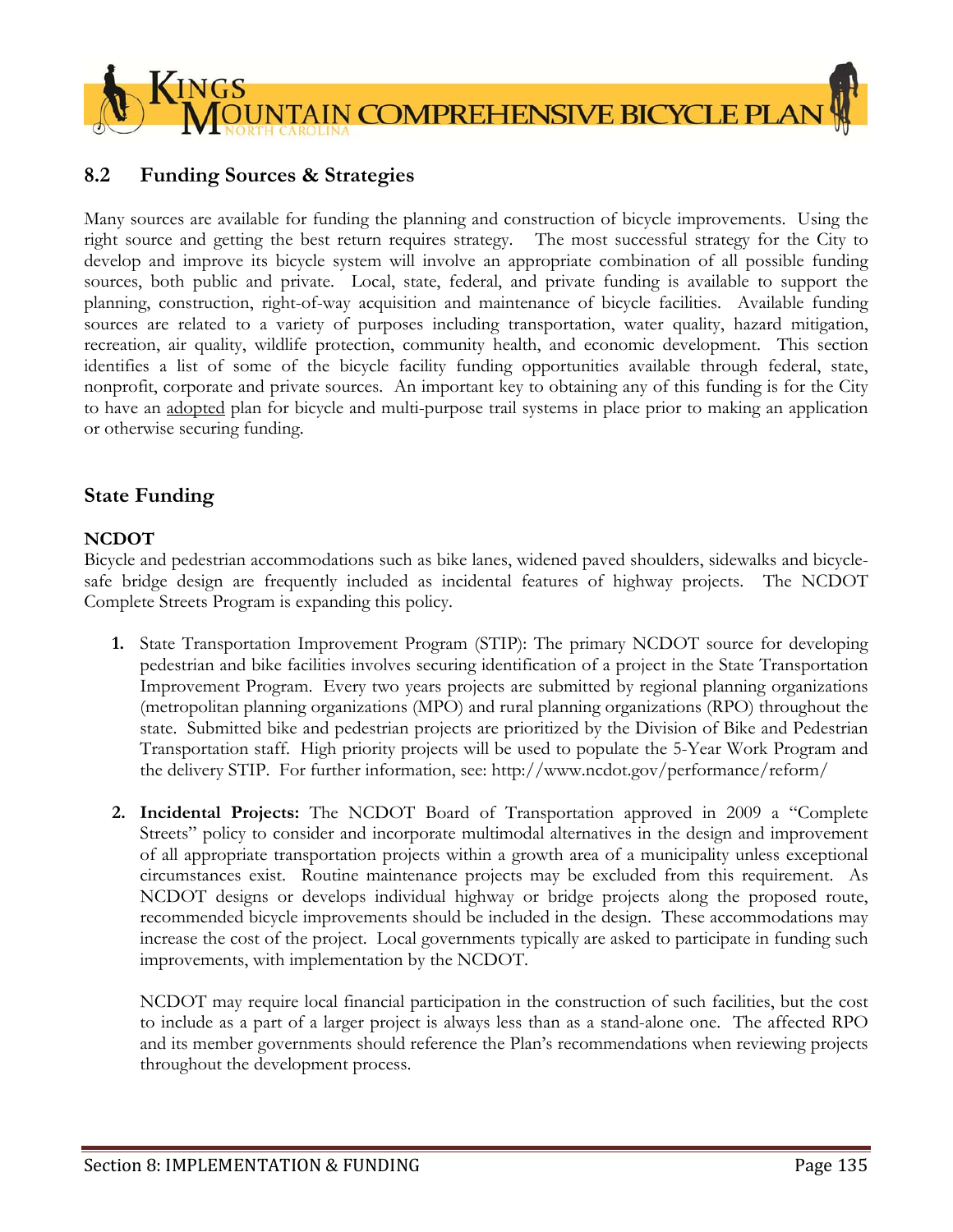**3. Congestion Mitigation and Air Quality (CMAQ):** CMAQ is a program that currently allocates approximately \$20 million annually to North Carolina to fund programs in "non-attainment areas" (i.e., areas that do not meet federal air quality standards) and projects designed to improve air quality and reduce congestion, without adding single-occupant vehicle capacity to the transportation system. The funds originate from the Federal Highway Administration but are passed through to local entities by NCDOT. Most of the incorporated area of Kings Mountain lies outside of the current non-attainment boundary and therefore is not eligible for CMAQ funding. However, bicycle projects within the portion of the City that lies within Gaston County are eligible. CMAQ funds are distributed through the Lake Norman Rural Planning Organization (LNRPO). Its allocation over a seven year period is approximately \$6.1 million.

TAIN COMPREHENSIVE BICYCLE PLA

- **4. Road Resurfacing:** The City can request that NCDOT evaluate future road repaving projects in its jurisdiction to determine if a two-foot paved shoulder, or a four-foot bicycle-lane can be installed without significant drainage, Right-of-Way, or grading work required. Where such work is feasible, NCDOT can then inform the City of the upcoming work and offer the opportunity to financially contribute for the marginal cost associated with these improvements.
- **5. Signage:** Bicycle route signage is installed by either the local NCDOT District Office or, when on municipal roads or multi-purpose paths, the affected municipality. When the District 12 does not have resources to purchase signage, NCDOTs Bicycle and Pedestrian Transportation Division (DBPT) may be able to assist with purchasing signage.

All signage on NCDOT-owned facilities must meet the Federal Highway Administration's Manual on Uniform Traffic Control Devices (MUTCD). The DBPT will work with NCDOT divisions to determine signage locations and designations.

**6. Safe Routes To School (SRTS):** The SRTS program is funded under SAFETEA-LU and administered by NCDOT. The program provides approximately \$15 million in North Carolina over five years for improvements within two miles of elementary and middle schools. Some of these funds are provided to the local highway division who distributes the funds at their own discretion. Individual grant awards are limited to approximately \$200,000. No local match is required. These grants can pay for pedestrian and bicycle facilities and intersection improvements. The funds can also be used for education and enforcement efforts. The target population for these activities must be K-8 students.

For more information about the SRTS program, contact: Ed Johnson, ASLA, RLA SRTS Coordinator NCDOT, Division of Transportation Mobility and Safety Traffic Management Unit 1561 Mail Service Center, Raleigh, NC 27699-1561 Email: erjohnson2@ncdot.gov Direct 919.329.8497 Branch 919.773.2800



**INGS**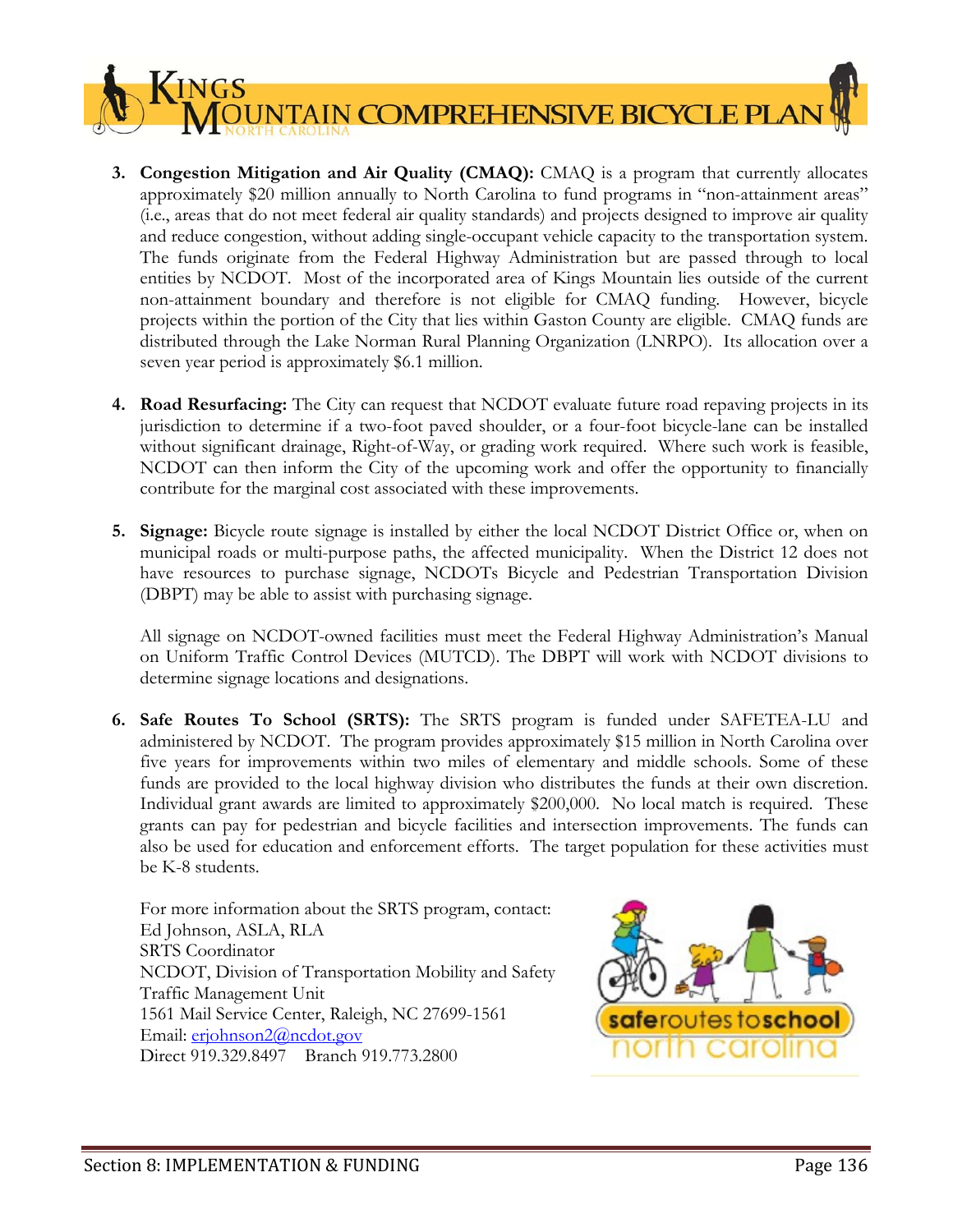

### **North Carolina Division of Parks and Recreation**

The Recreational Trails Program (RTP) provides funds to the States to develop and maintain recreational trails and trail-related facilities for both non-motorized and motorized recreational trail uses. The grants are intended for the development, construction, maintenance, and rehabilitation of multi-purpose trails and trail facilities. Funds are subject to the overall Federal-aid highway obligation limitation. Since 2009, reauthorization has been extended at 2009 funding levels. Funding status for the grant for 2012 and beyond is unknown. However, the North Carolina Division of Parks and Recreation is still encouraging applications for grant money. RTP funds may be used to match other Federal program funds for projects that otherwise would be eligible for RTP funding.

Eligible activities for RTP funds include:

- Maintenance and restoration of trails
- Development and rehabilitation of trailside and trailhead facilities
- Purchase and lease of trail construction and maintenance equipment
- Construction of new trails (with some limits on Federal lands)
- Acquisition of easements and fee simple title to property
- Assessment of trail conditions for accessibility and maintenance
- Development and distribution of related publications
- Operation of trail safety and trail environmental protection programs
- Assessment of trail conditions for accessibility and maintenance
- Other related uses

#### **North Carolina Department of Environment and Natural Resources (NCDENR)**

NCDENR administers two grant programs designed to fund planning and implementation of recreation projects, such as multi-purpose trails. These programs are the Parks and Recreation Trust Fund (PARTF) and the Land and Water Conservation Fund (LWCF). LWCF applicants may receive a maximum of \$250,000 per project from NCDENR, and PARTF applicants may receive a maximum of \$500,000, per project, from NCDENR. Both LWCF and PARTF grants require a dollar-for-dollar match, or 50 percent.

## **Private Foundations & Organizations**

#### **Carolina Thread Trail**

The Carolina Thread Trail (CTT) is a regional network of greenways and trails currently being designed and developed over a region that includes both Cleveland and Gaston Counties. It is intended to ultimately reach 15 counties and over two million people, linking cities, towns and attractions. Its multi-purpose paths are intended to be primarily off-road facilities that will also serve to help preserve natural areas and provide opportunities for exploration of nature, culture, science and history.



**Weaving Communities Together**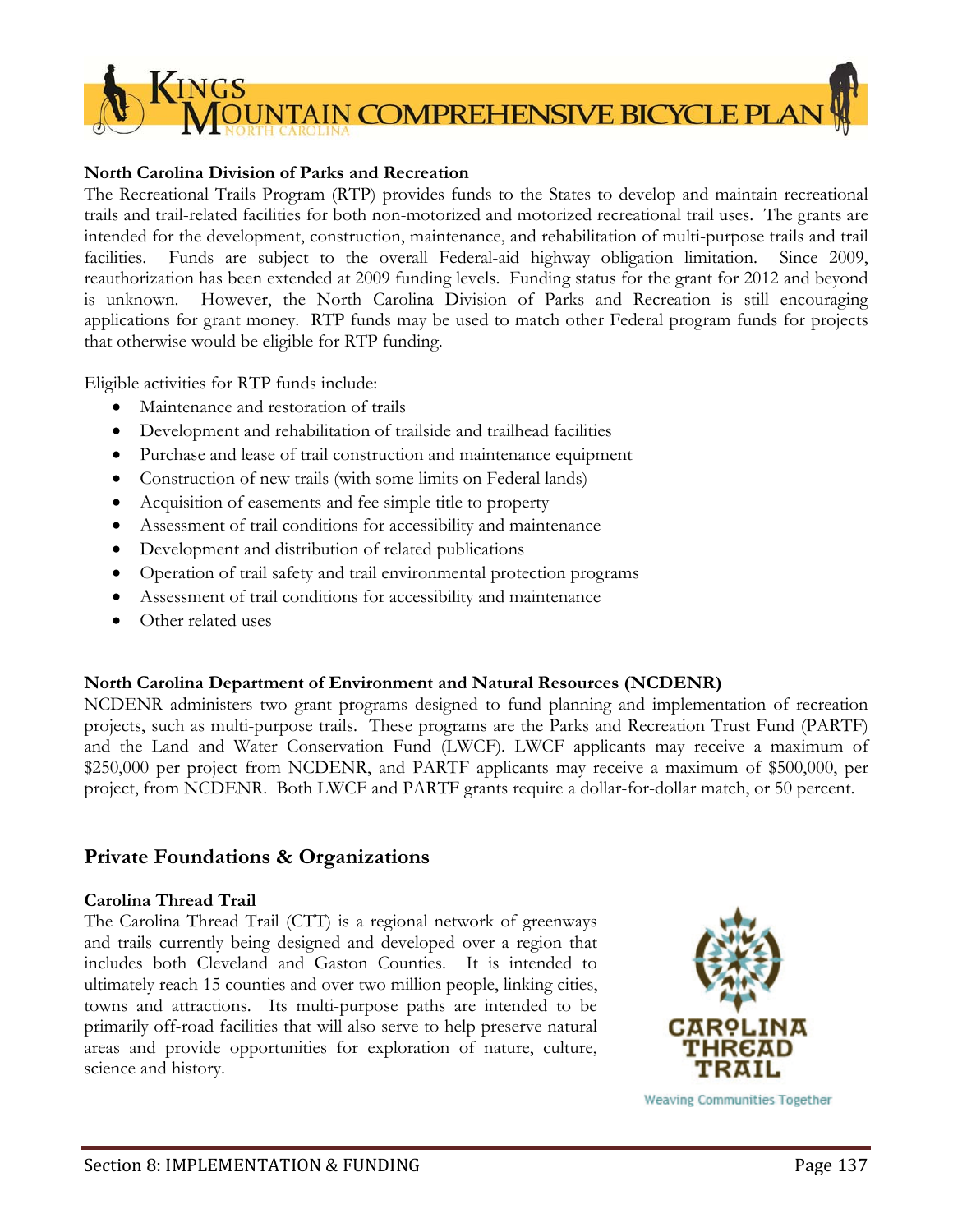**NTAIN COMPREHENSIVE BICYCLE PLAI** 

The Catawba Lands Conservancy is the lead organization for the CTT. The Conservancy is a regional land trust that has worked closely with regional stakeholders to protect natural areas, water quality, working farms and other special places in the region.



**INGS** 

Proposed **Carolina Thread Trail** (shown as broad, light pink swath)

Both Cleveland and Gaston County has participated in the CTT by developing county-wide greenway plans. The Carolina Thread Trail segments are defined as ¼-mile wide "opportunity corridors" in which the actual trail will be located. The City of Kings Mountain will determine the exact location of the CTT segments within its jurisdictions. This more detailed alignment will depend upon existing conditions, including the availability of land, rights-of-way, landowner interest and future opportunities, and trail design and development.

As one of these more fine-grained planning efforts, the Kings Mountain Bicycle Plan process involved on-theground reconnaissance and evaluation of these CTT corridors within the Kings Mountain jurisdiction, and recommends a number of bicycle facility project segments to be located within proposed CTT alignments included in the Cleveland County master plan. These projects are indicated in the **Section 6: Proposed Projects List** and shown on the **Proposed Routes & Facilities Map** in **Section 7**.

Funding opportunities are identified annually by the Catawba Lands Conservancy for CTT designated trail projects. These funds are designated for both design and construction of trail facilities.

#### **Land for Tomorrow Campaign**

Land for Tomorrow is a diverse partnership of businesses, conservationists, farmers, environmental groups, health professionals and community groups committed to securing support from the public and General Assembly for protecting land, water and historic places. Their goal is to ensure that working farms and forests; sanctuaries for wildlife; land bordering streams, parks and greenways; land that helps strengthen communities and promotes job growth; historic downtowns and neighborhoods; and more, will be there to enhance the quality of life for generations to come. For more information, visit http://www.landfortomorrow.org/

#### **The Trust for Public Land**

Land conservation is central to the mission of the Trust for Public Land (TPL). Founded in 1972, the Trust for Public Land is the only national nonprofit working exclusively to protect land for human enjoyment and well being. TPL helps conserve land for recreation and spiritual nourishment and to improve the health and quality of life of American communities. TPL's legal and real estate specialists work with landowners, government agencies, and community groups to: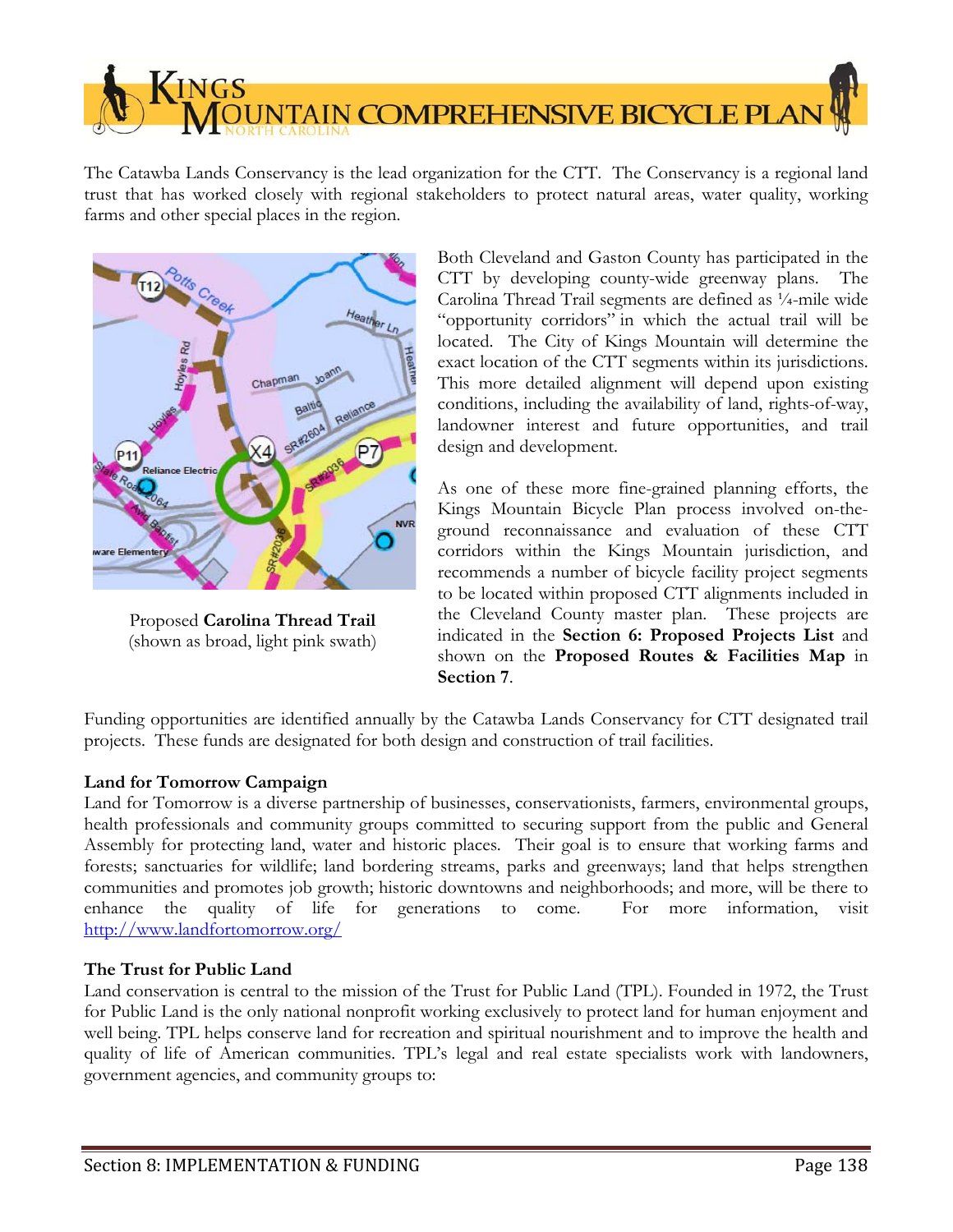

- Create urban parks, gardens, greenways, and riverways
- Build livable communities by setting aside open space in the path of growth
- Conserve land for watershed protection, scenic beauty, and close-to home recreation safeguard the character of communities by preserving historic landmarks and landscapes.

These are some of the conservation services of TPL:

- Conservation Vision: TPL helps agencies and communities define conservation priorities, identify lands to be protected, and plan networks of conserved land that meet public need.
- Conservation Finance: TPL helps agencies and communities identify and raise funds for conservation from federal, state, local, and philanthropic sources.
- Conservation Transactions: TPL helps structure, negotiate, and complete land transactions that create parks, playgrounds, and protected natural areas.
- Research & Education: TPL acquires and shares knowledge of conservation issues and techniques to improve the practice of conservation and promote its public benefits.

Since 1972, TPL has worked with willing landowners, community groups, and national, state, and local agencies to complete more than 3,000 land conservation projects in 46 states, protecting more than 2 million acres. Since 1994, TPL has helped states and communities craft and pass over 330 ballot measures, generating almost \$25 billion in new conservation-related funding. For more information, visit: http://www.tpl.org/

#### **Z. Smith Reynolds Foundation**

This Winston-Salem based Foundation has been assisting the environmental projects of local governments and non-profits in North Carolina for many years. The foundation has two grant cycles per year and generally does not fund land acquisition. However, the foundation may be able to support municipalities in other areas of greenways development. More information is available at www.zsr.org



The Foundation promotes active lifestyles that include exercise, like walking or biking, as a part of daily routine, particularly for children. Active Living by Design is a national program of The Robert Wood Johnson Foundation and is a part of the UNC School of Public Health in Chapel Hill, North Carolina. The program will establish and evaluate innovative approaches to increase physical activity through community design, public policies and communications strategies.

For more information, visit www.activelivingbydesign.org or call: 919-843-2523.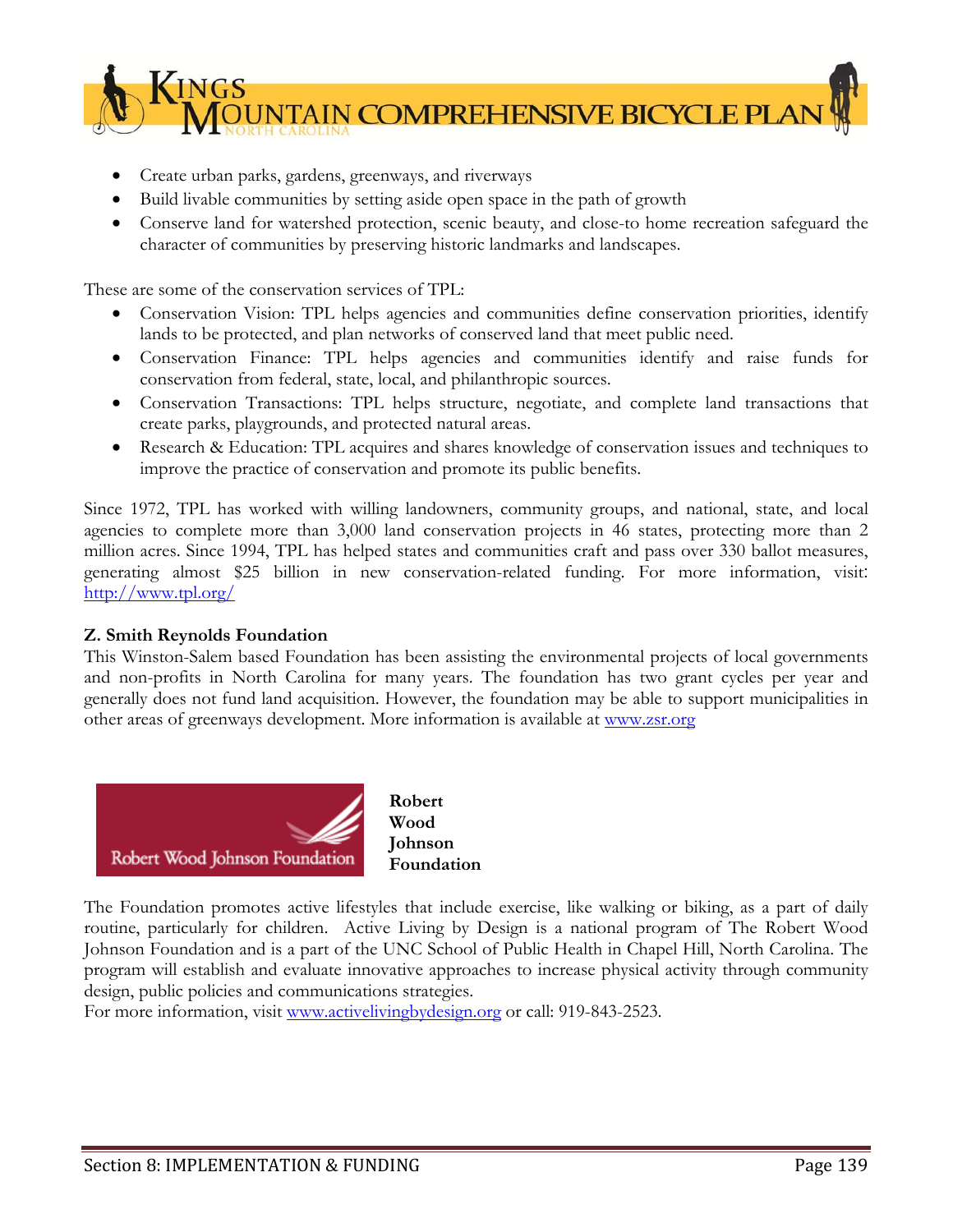

# **Local Strategies**

### **Implementation through Local Land Development**

The most cost efficient method for implementing bicycle facilities on a consistent basis is to do so as part of the land development process. Depending on the individual situation and what the City's land use regulations call for, right-of-way can be preserved, or construction of a greenway, multi-purpose path or bicycle lane can be undertaken. In general, required improvements or land reservation should be proportional to the impact the development will have on the transportation system.

Requiring the installation of bicycle lanes or paved shoulders as a part of the development approval process obviously costs the developer, but results in a facility constructed for less cost, and far less difficulty, than as an independent project. The traditional zoning language used for this strategy requires construction along the frontage of the development. For multi-purpose paths the community may work with the developer to set aside the land for construction of the facility, with either an easement or dedication of the property to the community. These developer costs can be recovered in part since the bike facility is an amenity that can enhance the value of a property.

Another strategy the City may use in securing infrastructural improvements is to make such improvements a "fair and reasonable" condition in association with the approval of a conditional zoning district or conditional use permit. Any such conditions must be tied to a development project itself, and must be mutually agreed upon by both the approving entity and the applicant, and should be directly associated with an approved planning document. In other words, if an approved plan called for an off-road bicycle path or greenway on a piece of property, a "fair and reasonable" condition associated with conditional approval would be for either the property associated with the path or greenway be dedicated to the local government, or the path segment be built on that piece of property (or funds in lieu be paid to the local government).

The City should use this tool ONLY when referencing adopted plans that clearly show proposed improvements (i.e., plan or greenway development) on a specific piece of property. The term "fair and reasonable" should also be used appropriately. Asking a property owner to make a \$500,000 improvement or donation for a development that is valued at only \$25,000 would not be deemed by most persons to be "fair and reasonable."

In order for these two tools to be used, they must be specifically allowed in the local land use regulations. In addition, approval of a conditional use permit necessitates a quasi-judicial public hearing to be held by the local government.

#### **Powell Bill Funds**

Annually, State street-aid (Powell Bill) allocations are made to incorporated municipalities which establish their eligibility and qualify as provided by G.S. 136-41.1 through 136-41.4. The City of Kings Mountain received \$306,939.59 in 2010-2011. Powell Bill funds shall be expended only for the purposes of maintaining, repairing, constructing, reconstructing or widening of local streets that are the responsibility of the municipalities or for planning, construction, and maintenance of bikeways or sidewalks along public streets and highways. Communities are able to use Powell Bill funds to build and maintain bicycle lanes on roads that they maintain.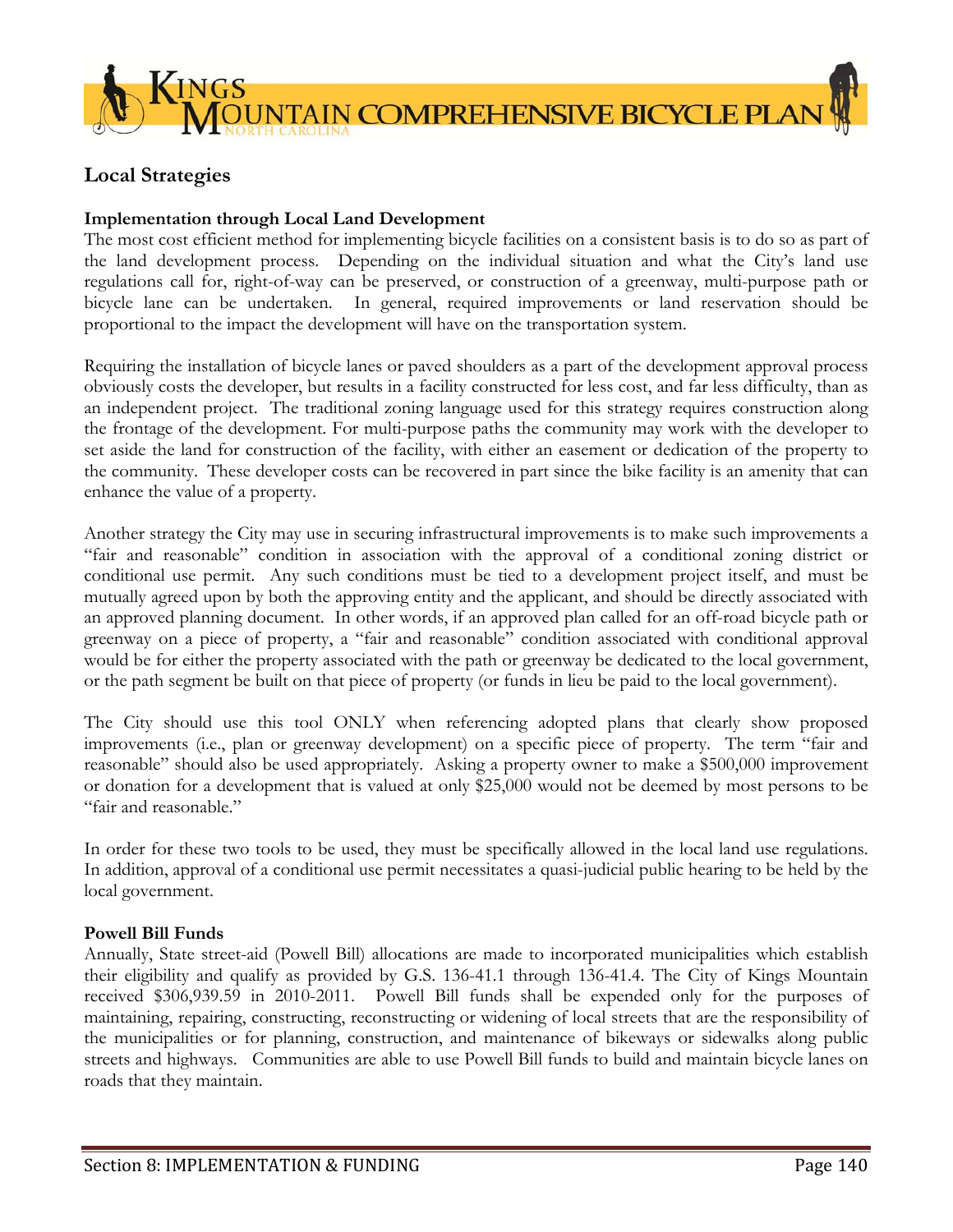

### **General Funds**

Municipalities and counties are always eligible to utilize their own revenues for trail improvement and installation projects. Historically, there has been little interest in County-level participation in transportation, as public roads in North Carolina have been owned and maintained by either NCDOT or by municipalities (although in recent years the North Carolina General Statutes have been changed to allow counties to fund road maintenance). Municipalities have therefore been more involved in funding and executing transportation projects. The City is encouraged to consider funding strategic projects in this Plan that will not be funded by NCDOT in the foreseeable future, are ineligible for other grants, and cannot be improved or funded as a part of the development process. All improvements on NCDOT facilities must be coordinated with the NCDOT to ensure their requirements are met.

#### **Partnerships**

Due to the linear and connective nature of bicycle facilities, oftentimes off-road improvements may involve numerous landowners. Greenway projects, for example, can present complex challenges of working with multiple property owners and jurisdictions. Creating partnerships may be the only way to solve the complex problems that ensue, as well as deal with the inevitable web of utility lines (and providers) and transportation corridors. Though these partners may have some conflicting interests at times, opportunities for funding, support and publicity may arise and broaden by involving partners with diverse interests.

Multiple uses of utility corridors provide one example of effective partnership. Most utilities use a linear corridor but occupy only a small portion of the ground surface. Rather than being solely dedicated to that one isolated use, these valuable corridors can often include a complementary public transportation and recreation use along with the utility functions. Utilities benefit from sharing corridors with trails through maintenance savings.

Partnerships engender a spirit of cooperation, civic pride and community participation. The key to the involvement of private partners is to make a compelling argument for their participation. Major employers and developers should be identified. Very specific routes that make critical connections to places of business would be targeted for private partners' monetary support following a successful master planning effort. Potential partners include major employers that are located along or accessible to bicycle facilities such as multi-use paths or greenways. Name recognition for corporate partnerships would be accomplished through signage trailheads or interpretive signage along greenway systems. Legal agreements should be carefully reviewed to verify ownership of the subsurface, surface or air rights.

#### **Local Trail Sponsors**

A sponsorship program for multi-purpose trail amenities allows smaller donations to be received from both individuals and businesses. Cash donations could be placed into a trust fund to be accessed for certain construction or acquisition projects associated with a greenway system. Some recognition of the donors is appropriate and can be accomplished through the placement of a plaque, the naming of a trail segment, and/or special recognition at an opening ceremony. Types of gifts other than cash could include donations of services, equipment, labor, or reduced costs for supplies.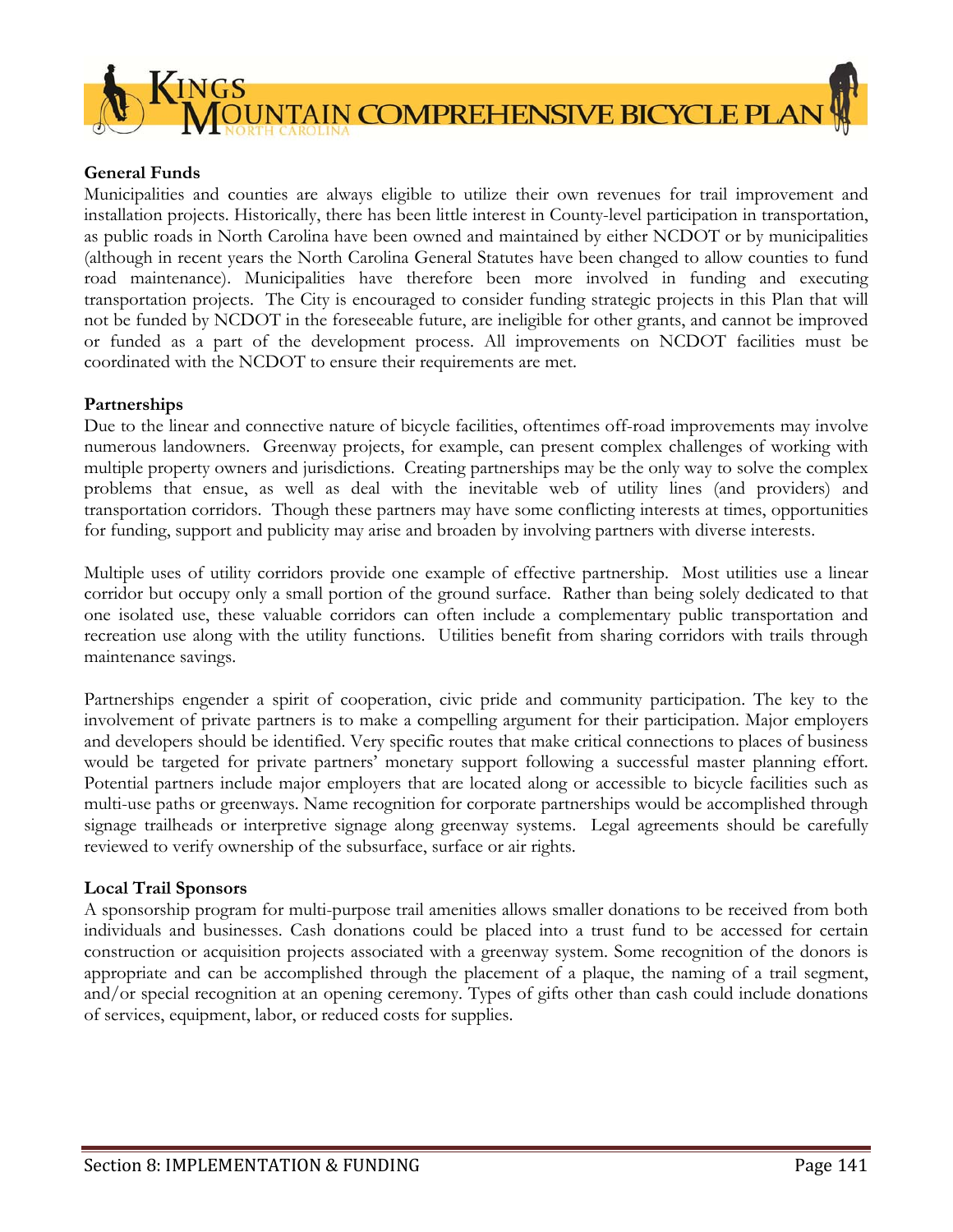

# **8.3 Maintenance Programs**

Maintenance of bicycle facilities is an ongoing and necessary activity that ensures the continued safe use of a bike lane or trail. Maintenance should not be an afterthought, but should be considered at the outset of new project development and before reconstruction, as well as through on-going plans and routine maintenance.

### **ON-ROAD FACILITIES**

For on-road facilities, maintenance activities should reflect the specific needs of bicyclists. Bicyclists ride on two very narrow, high-pressure tires. What may appear to be an adequate roadway surface for automobiles can be treacherous for cyclists. Fairly small rocks can deflect a bicycle wheel, a minor ridge in the pavement can cause a spill, a pot-hole can cause a wheel rim to bend. Wet leaves are slippery and can cause a bicyclist to fall. The gravel that gets blown off the travel lane by traffic accumulates against the curb, in the area where bicyclists are riding.

Perform these primary maintenance tasks for on-road bicycle facilities:

- Sweep streets after major winter storms.
- Sweep streets in autumn for leaves and in spring for tree waste.
- Keep drains in operating condition.
- Cut back vegetation to provide adequate clearances and sight distances.
- Cutback intrusive tree roots.
- Replace and repairing signs.
- Inspect and replace roadway striping and graphics to keep them prominent.
- Fill potholes and pavement cracks.
- Inspect pavement patches after underground utility work and other excavation activities that disrupt road and sidewalk surfaces.
- Modify or replace non-standard drainage grates with bicycle-safe grates.
- Clean and replace street lighting as needed to ensure their reliable operation and desired luminescence.

For more information, see the NBPC Technical Brief (National Bicycle & Pedestrian Clearing House) http://www.michigantrails.org/blog/wp-content/uploads/maintenance-of-bicycle-and-pedestrianfacilities.pdf

#### **Pavement Marking**

A variety of pavement marking methods can be employed to define bike lanes. These markings are renewed annually either through painting or applying new pavement tape. Buttons are another form of pavement marking, but they are replaced as needed rather than on a regular replacement schedule.

#### **OFF-ROAD FACILITIES**

Trails with multi-purpose paths used by bicycles must be properly maintained and kept clear of debris, overgrown landscaping, tripping hazards, or areas where water accumulates. Other bicycle facilities, such as signage, lighting, striping and landscaping, require other care and occasional replacement.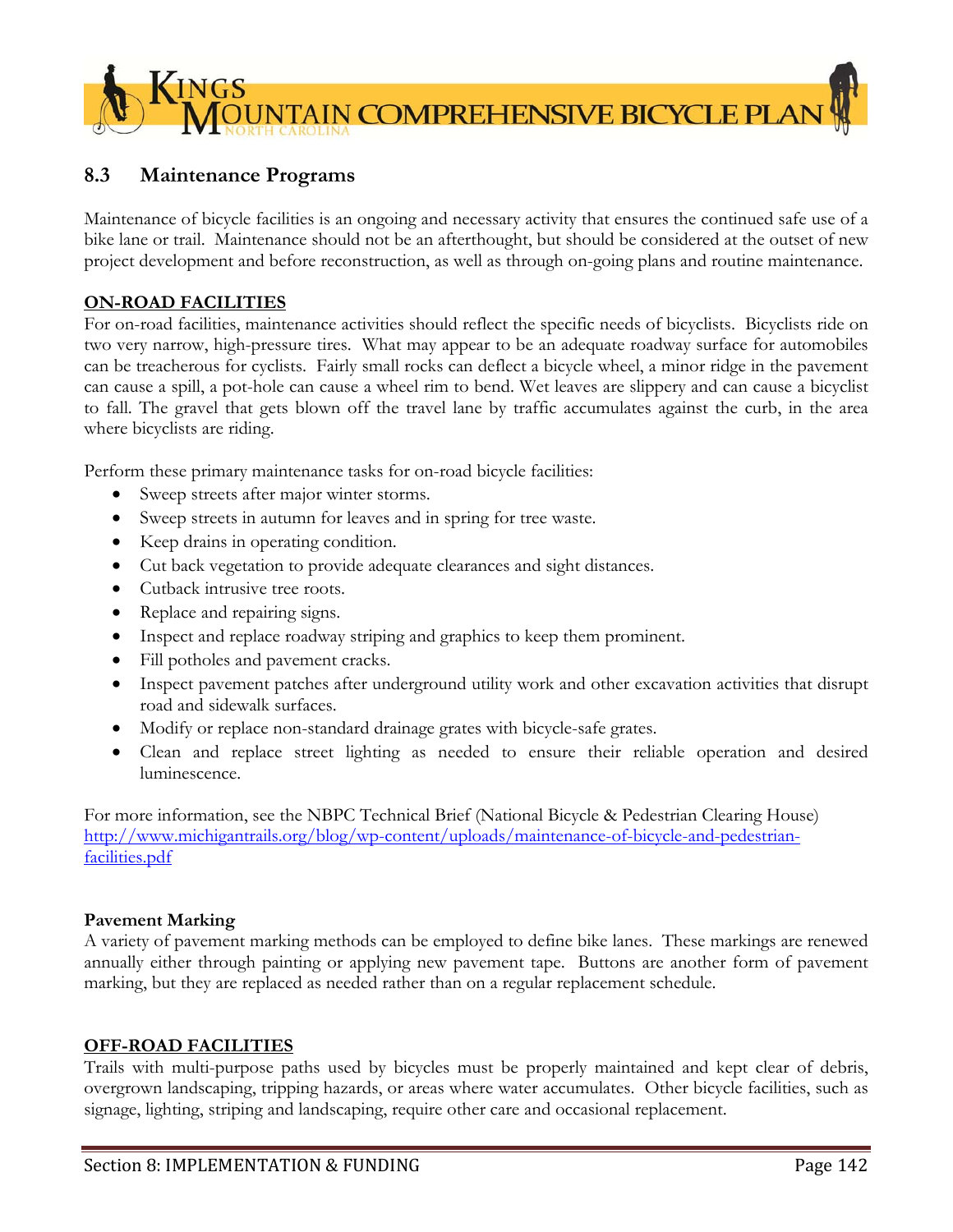

In general, maintenance costs include:

- Personnel Costs wages and benefits for the people who perform the work.
- Materials or supplies, including paving materials, and landscape materials such as soil, rocks, and plants.
- Water for irrigation.
- Utilities including electricity and phone for running automatic or centralized irrigation systems and traffic signals.
- Equipment for on-going maintenance and future purchases of maintenance tools.

## **Maintenance Considerations for Landscaped Areas**

All outdoor public areas require regular maintenance procedures, such as weed control, litter pickup, inspection and general repair. Additionally, individual landscape areas require particular maintenance procedures.

- For tree and shrub areas: structural pruning, sucker removal, pest/disease control, fertilizing, adjustment/checking/repair of irrigation systems, applying post/pre-emergents, staking and bracing of trees, rodent control, and pruning and clearing branches or trimming shrubs when they encroach on the travel path or impair the line of sight for drivers and pedestrians.
- For groundcover areas: pruning, edging, applying post/pre-emergents & plant growth regulators, fertilizing, adjustment/checking/repair of irrigation systems, rodent control and dead-heading (removal of dead blooms).
- For turf areas: mowing, edging, aeration, fertilizing, adjustment/checking/repair of irrigation systems, cleaning hardscape areas (paths, squares, etc.), and rodent control.
- For non-vegetated areas (open space): applying post/pre-emergent (selected areas), fire abatement, cleaning of hardscape areas (concrete pathways, squares, etc.)
- Additional work as needed: decorative light inspection/repair, inspection for acceptance of new sites, vandalism and graffiti cleanup.

## **Maintenance & Operations of Off-road Trails**

Facility inspections are an essential part of maintaining any facility. Planning and design of all off-road trails should include management plans that help gauge operational funds for various maintenance projects. Proper maintenance must address both the performance condition of the trail preserving the environmental integrity and character of any environmental areas that are adjacent to the trail. Maintenance and repair projects can be managed either through annual service contracts put out to bid, or become an integral part of the Facilities Management maintenance program. Annual budgets for trail maintenance and operations should document maintenance items, facility improvements, and other related costs to ensure the long-term health of trail facilities, the environment, and safety for users.

Three tiers of maintenance programs should be included in the management plan:

1. **Long-term maintenance programs** - includes renovation of facilities and trail resurfacing. Comprehensive inspections should occur twice a year to record user impacts, general wear and tear, and other factors that may affect safety, environmental features, or structural integrity of the facility. If longterm maintenance programs are deferred, the safety of the trail is compromised and costly capital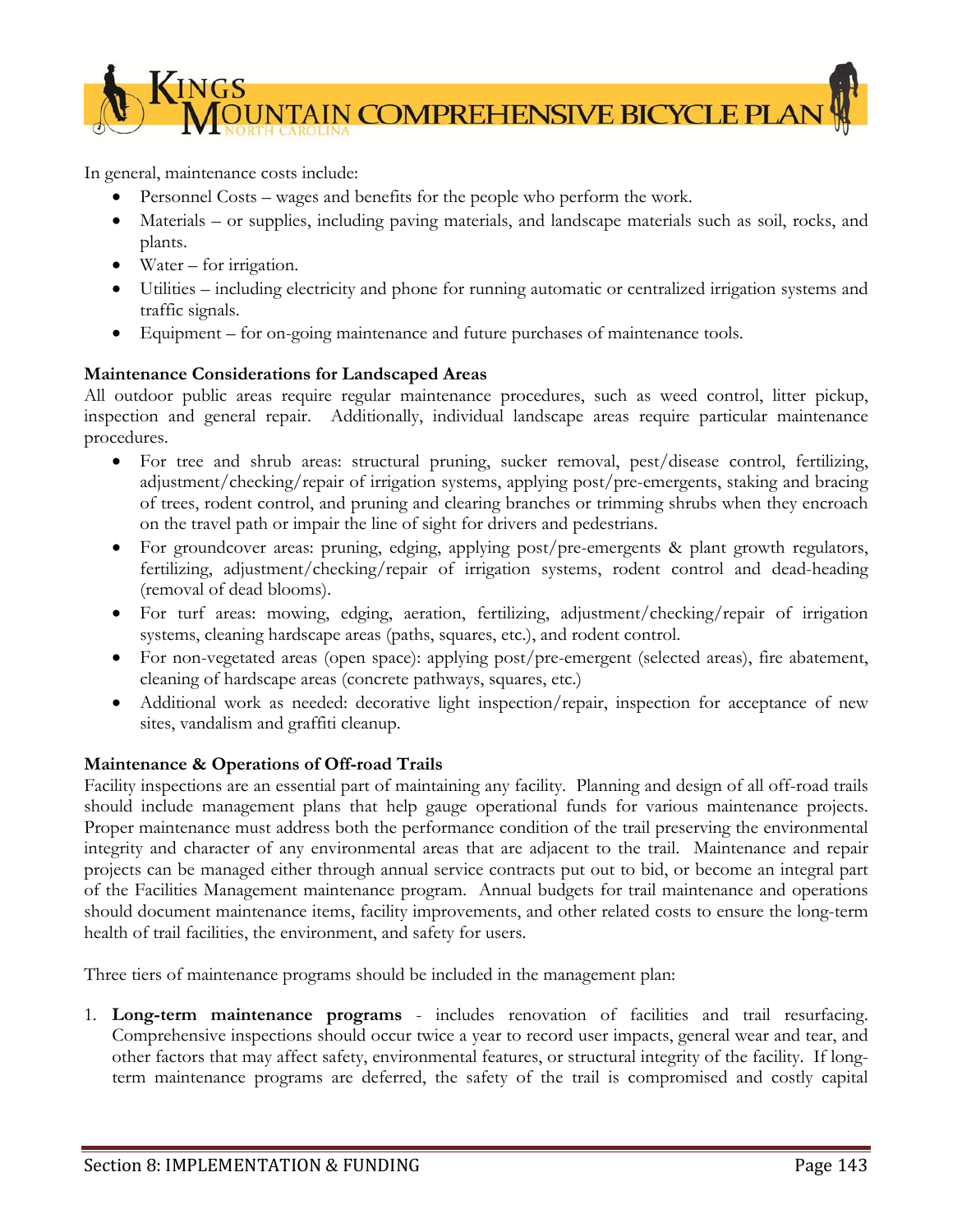

improvement funds to renovate damaged areas may be required. Typical long-term maintenance activities include:

- Annual vegetation clearance (June and September)
- Annual inspection by engineer to identify potential repairs needed for bridges and structures, drainage structures, pavement, railings, and fences
- Revegetation during planting seasons
- 2. **Routine maintenance** includes safety and repair issues that occur throughout the life of the facility. Frequency of routine maintenance should take place on a monthly basis, dependent upon the amount of usage and availability of funds. Typical routine maintenance activities include:
	- Removal of litter and general cleaning
	- Sweeping and leaf removal
	- Mowing and weed control
	- Pruning and removal of encroaching/fallen branches
	- Trail edging
	- Route signage maintenance
	- Graffiti control
	- Regular presence of volunteers to report faults
- 3. **Emergency repairs** necessitated when storm damage makes the trail unsafe for daily use. Severe weather may occasionally cause damage to the facility either through wind, erosion, or fallen trees. Emergency repair funds for severe weather should be allocated and allowed to rollover from year to year for this inevitability.

## **Volunteer programs**

Volunteer programs for greenway maintenance can be organized through the "Adopt-A-Park" program. Volunteer labor can yield a substantial savings for labor costs on routine maintenance and repair. Materials can be donated by a group, provided through a corporate sponsor, or purchased by the City.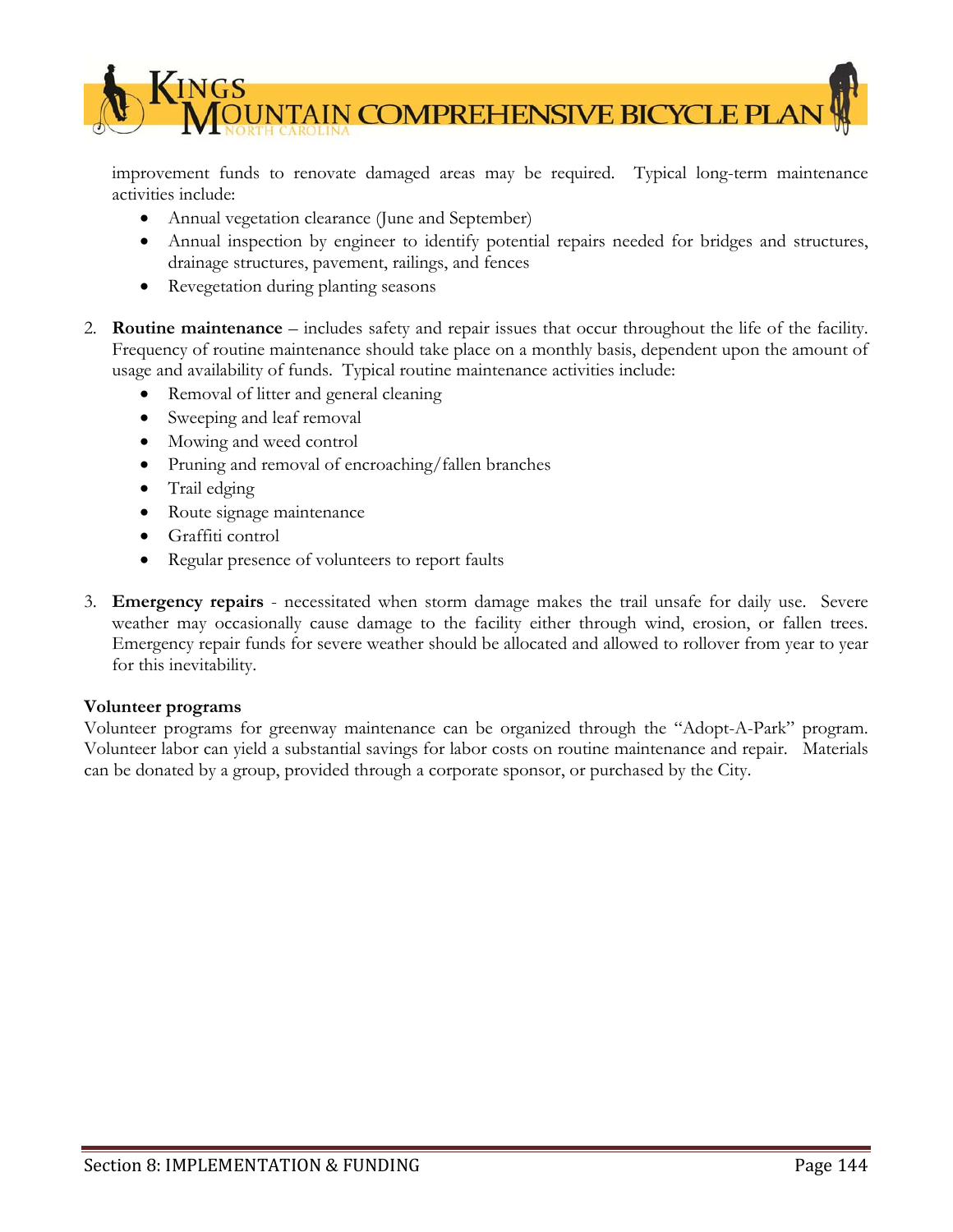

## **8.4 Plan Adoption**

After final approval of the Comprehensive Bicycle Plan by the Steering Committee and NCDOT's Division of Bicycle and Pedestrian Transportation, the planning consultant (Centralina Council of Governments) submitted the Plan to the City Planning Board for review, and to the Lake Norman Rural Planning Organization (LNRPO) for endorsement.

Upon recommendation of the Plan by the Planning Board, the Plan was presented to the City Council for review. The City Council and attorney reviewed the Plan and held a public hearing of the Plan for public comment. When the City Council was satisfied with the Plan, it was publicly adopted by that body.

## **8.5 Implementation Actions**

Once the Bicycle Plan is adopted and becomes part of Kings Mountain policy, there are a number of Key Action Steps the community can take to ensure that it is addressing the recommendations in the plan. Some of these actions are explained in detail in other parts of the Plan. The items are presented here for quick review with references to those corresponding sections of the Plan.

| 1. Form Action Committee (KMBC)            | Section 4.5.1     |
|--------------------------------------------|-------------------|
| 2. Modify Ordinances                       | Section 4.5.2     |
| 3. Initiate Programs                       | Section 4.6       |
| 4. Identify Funding Sources                | Section 8.2       |
| 5. Begin Construction of Priority Projects | Section 6.3       |
| 6. Develop a Maintenance Program           | Section 8.3       |
| 7. Develop a Bike Route Map                | Section 5.9, 5.15 |

# **8.6 Performance Measures**

By its nature and scope, a comprehensive plan is not intended to be completed all at once. Completing every recommendation of this plan would likely require decades. Meanwhile the shape and needs of the community change. With this in mind, the Plan includes a list of projects that has been carefully prioritized. Projects should be taken on with respect to their designated priority as opportunities permit. But priorities, as well as projects themselves, must be revised periodically to meet changing conditions. Though the City remains true to the vision described in this Plan, the means of achieving that vision may change with fluctuating economic conditions, property sales and redevelopment, fluid population trends, changing development practices, and evolving technology. As the Plan is implemented and bicycle facilities are constructed, it is recommended that the City perform a periodic evaluation of the goals and the processes described in the Plan, particularly in coordination with road projects, and as more growth in the area occurs.

Performance measures help keep a plan on track over the years it takes to implement it. These measures should serve as standards by which to evaluate the efficacy of various projects or programs, and as an impetus to keep the community on the task of completing projects, starting programs, or changing policy. As such, performance measures should be reported publicly at regular intervals.